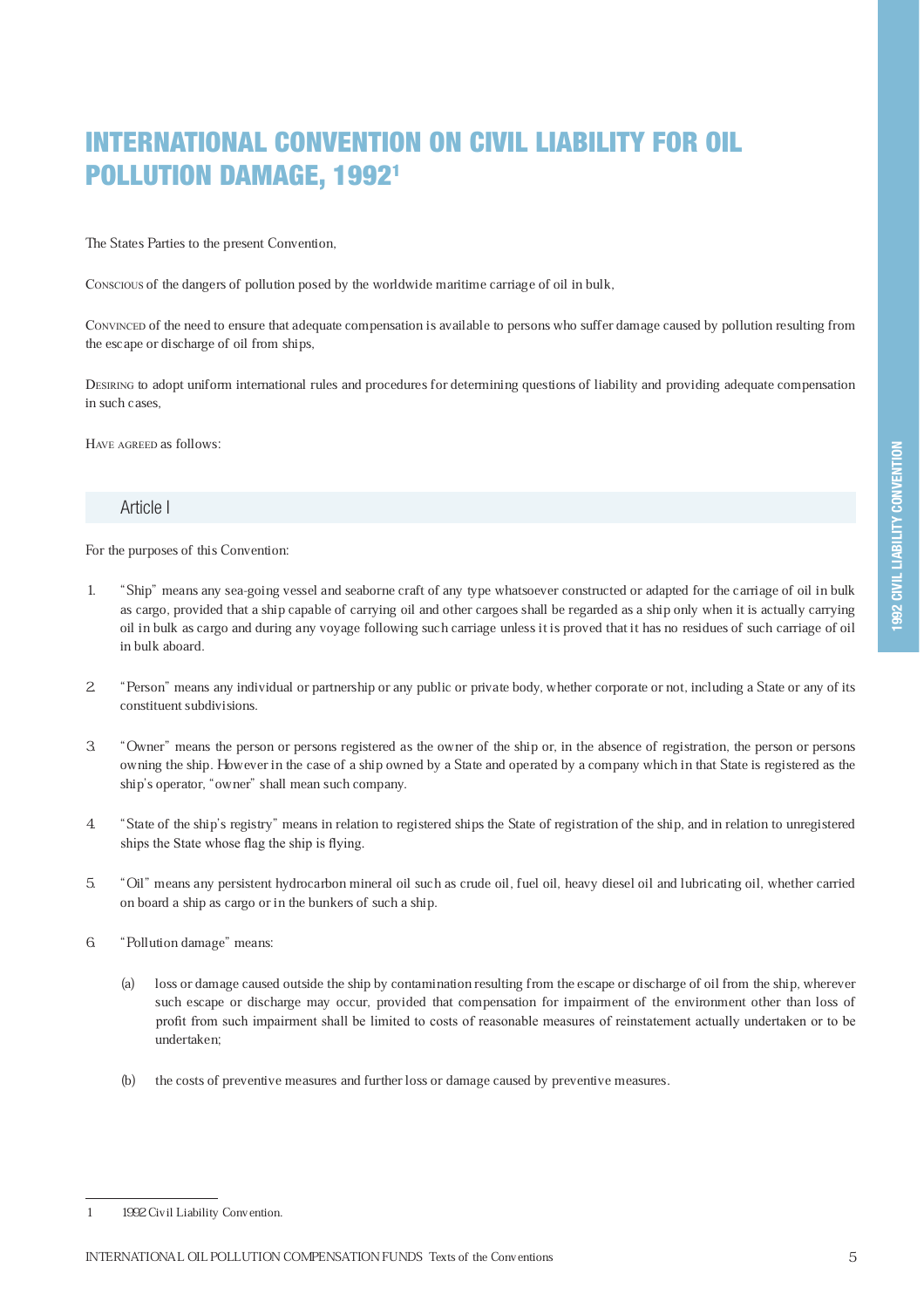- 7. "Preventive measures" means any reasonable measures taken by any person after an incident has occurred to prevent or minimize pollution damage.
- 8. ªIncidentº means any occurrence, or series of occurrences having the same origin, which causes pollution damage or creates a grave and imminent threat of causing such damage.
- 9. **Consent is a line international Maritime Organization.** 9. *n onganization.*
- 10. ª1969 Liability Conventionº means the International Convention on Civil Liability for Oil Pollution Damage, 1969. For States Parties to the Protocol of 1976 to that Convention, the term shall be deemed to include the 1969 Liability Convention as amended by that Protocol.

### Article II

This Convention shall apply exclusively:

- (a) to pollution damage caused:
	- (i) in the territory, including the territorial sea, of a Contracting State, and
	- (ii) in the exclusive economic zone of a Contracting State, established in accordance with international law, or, if a Contracting State has not established such a zone, in an area beyond and adjacent to the territorial sea of that State determined by that State in accordance with international law and extending not more than 200 nautical miles from the baselines from which the breadth of its territorial sea is measured;
- (b) to preventive measures, wherever taken, to prevent or minimize such damage.

#### Article III

- 1. Except as provided in paragraphs 2 and 3 of this Article, the owner of a ship at the time of an incident, or, where the incident consists of a series of occurrences, at the time of the first such occurrence, shall be liable for any pollution damage caused by the ship as a result of the incident.
- 2. No liability for pollution damage shall attach to the owner if he proves that the damage:
	- (a) resulted from an act of war, hostilities, civil war, insurrection or a natural phenomenon of an exceptional, inevitable and irresistible character, or
	- (b) was wholly caused by an act or omission done with intent to cause damage by a third party, or
	- (c) was wholly caused by the negligence or other wrongful act of any Government or other authority responsible for the maintenance of lights or other navigational aids in the exercise of that function.
- 3. If the owner proves that the pollution damage resulted wholly or partially either from an act or omission done with intent to cause damage by the person who suffered the damage or from the negligence of that person, the owner may be exonerated wholly or partially from his liability to such person.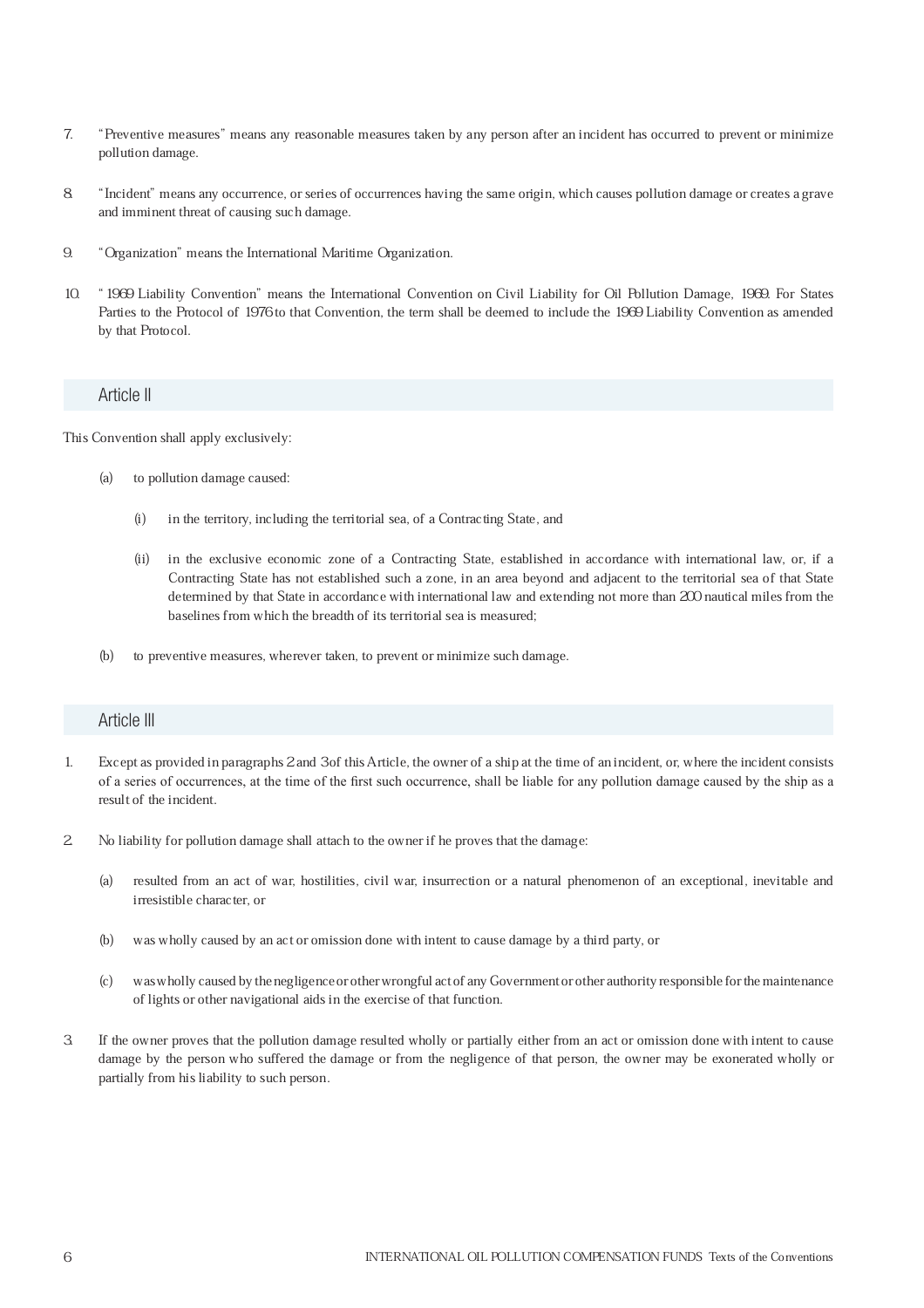- 4. No claim for compensation for pollution damage may be made against the owner otherwise than in accordance with this Convention. Subject to paragraph 5 of this Article, no claim for compensation for pollution damage under this Convention or otherwise may be made against:
	- (a) the servants or agents of the owner or the members of the crew;
	- (b) the pilot or any other person who, without being a member of the crew, performs services for the ship;
	- (c) any charterer (how so ever described, including a bareboat charterer), manager or operator of the ship;
	- (d) any person performing salvage operations with the consent of the owner or on the instructions of a competent public authority;
	- (e) any person taking preventive measures;
	- (f) all servants or agents of persons mentioned in subparagraphs (c), (d) and (e);

unless the damage resulted from their personal act or omission, committed with the intent to cause such damage, or recklessly and with knowledge that such damage would probably result.

5. Nothing in this Convention shall prejudice any right of recourse of the owner against third parties.

## Article IV

When an incident involving two or more ships occurs and pollution damage results there from, the owners of all the ships concerned, unless exonerated under Article III, shall be jointly and severally liable for all such damage which is not reasonably separable.

## Article V

- 1. The owner of a ship shall be entitled to limit his liability under this Convention in respect of any one incident to an aggregate amount calculated as follows:
	- (a)  $4,510,000$  units of account<sup>2</sup> for a ship not exceeding  $5,000$  units of tonnage;
	- (b) for a ship with a tonnage in excess there of, for each additional unit of tonnage,  $631$  units of account<sup>2</sup> in addition to the amount mentioned in sub-paragraph (a);

provided, however, that this aggregate amount shall not in any event exceed  $89,770,000$  units of account<sup>2</sup>.

- 2. The owner shall not be entitled to limit his liability under this Convention if it is proved that the pollution damage resulted from his personal act or omission, committed with the intent to cause such damage, or recklessly and with knowledge that such damage would probably result.
- 3. For the purpose of availing himself of the benefit of limitation provided for in paragraph 1 of this Article the owner shall constitute a fund for the total sum representing the limit of his liability with the Court or other competent authority of any one of the Contracting States in which action is brought under Article IX or, if no action is brought, with any Court or other competent authority in any one of the Contracting States in which an action can be brought under Article IX. The fund can be constituted either by depositing the sum or by producing a bank guarantee or other guarantee, acceptable under the legislation of the Contracting State where the fund is constituted, and considered to be adequate by the Court or other competent authority.

<sup>2</sup> Lower amounts applied to incidents occurring before 1 November 2003; see pages 18-19.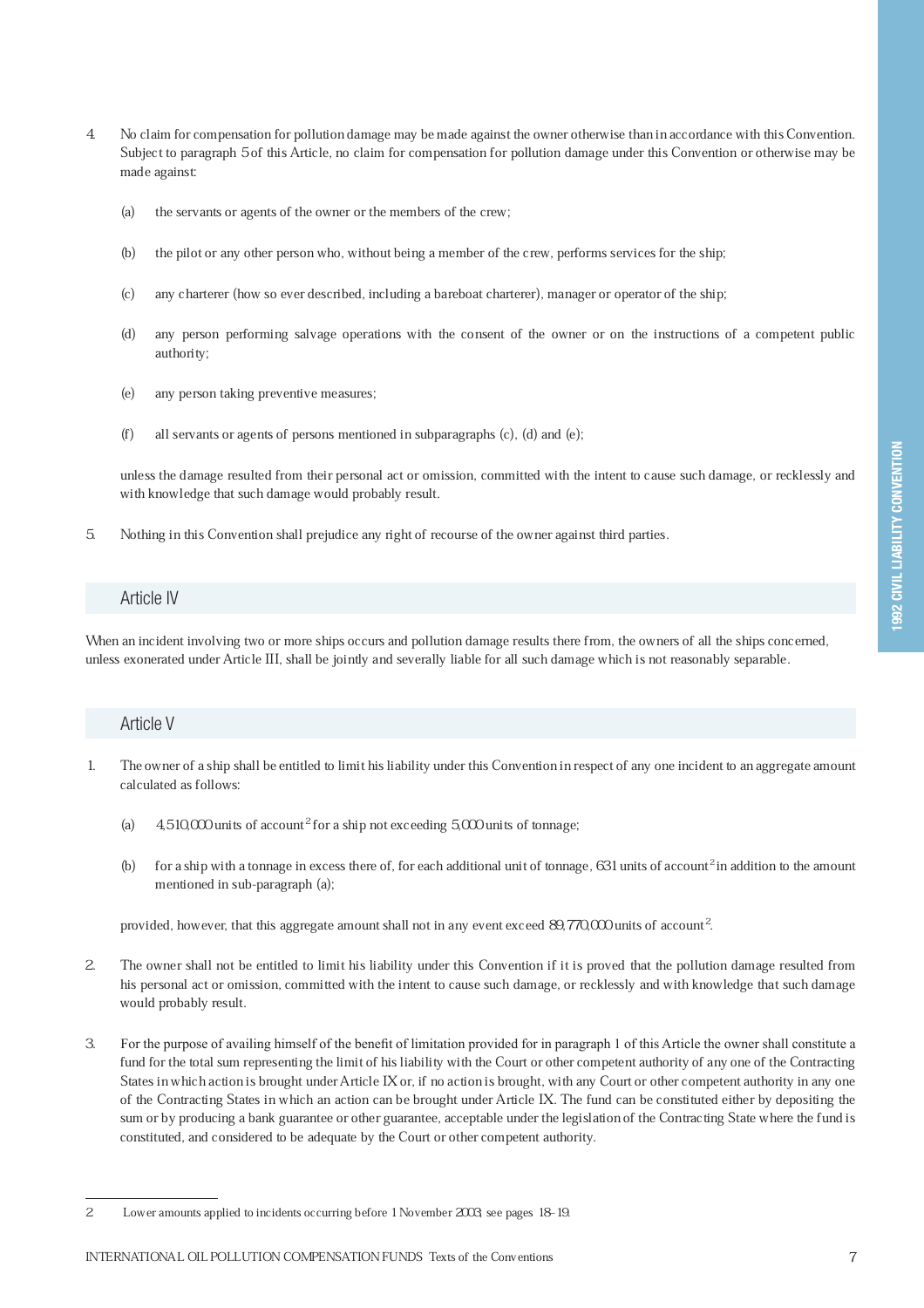- 4. The fund shall be distributed among the claimants in proportion to the amounts of their established claims.
- 5. If before the fund is distributed the owner or any of his servants or agents or any person providing him insurance or other financial security has as a result of the incident in question, paid compensation for pollution damage, such person shall, up to the amount he has paid, acquire by subrogation the rights which the person so compensated would have enjoyed under this Convention.
- 6. The right of subrogation provided for in paragraph 5 of this Article may also be exercised by a person other than those mentioned therein in respect of any amount of compensation for pollution damage which he may have paid but only to the extent that such subrogation is permitted under the applicable national law.
- 7. Where the owner or any other person establishes that he may be compelled to pay at a later date in whole or in part any such amount of compensation, with regard to which such person would have enjoyed a right of subrogation under paragraphs 5 or 6 of this Article, had the compensation been paid before the fund was distributed, the Court or other competent authority of the State where the fund has been constituted may order that a sufficient sum shall be provisionally set aside to enable such person at such later date to enforce his claim against the fund.
- 8. Claims in respect of expenses reasonably incurred or sacrifices reasonably made by the owner voluntarily to prevent or minimize pollution damage shall rank equally with other claims against the fund.
- 9. (a) The "unit of account" referred to in paragraph 1 of this Article is the Special Drawing Right as defined by the International Monetary Fund. The amounts mentioned in paragraph 1 shall be converted into national currency on the basis of the value of that currency by reference to the Special Drawing Right on the date of the constitution of the fund referred to in paragraph 3. The value of the national currency, in terms of the Special Drawing Right, of a Contracting State which is a member of the International Monetary Fund shall be calculated in accordance with the method of valuation applied by the International Monetary Fund in effect on the date in question for its operations and transactions. The value of the national currency, in terms of the Special Drawing Right, of a Contracting State which is not a member of the International Monetary Fund shall be calculated in a manner determined by that State.
	- (b) Nevertheless, a Contracting State which is not a member of the International Monetary Fund and whose law does not permit the application of the provisions of paragraph 9(a) may, at the time of ratification, acceptance, approval of or accession to this Convention or at any time there after, declare that the unit of account referred to in paragraph 9(a) shall be equal to 15 gold francs. The gold franc referred to in this paragraph corresponds to sixty-five and a half milligrammes of gold of millesimal fineness nine hundred. The conversion of the gold franc into the national currency shall be made according to the law of the State concerned.
	- (c) The calculation mentioned in the last sentence of paragraph 9(a) and the conversion mentioned in paragraph 9(b) shall be made in such manner as to express in the national currency of the Contracting State as far as possible the same real value for the amounts in paragraph 1 as would result from the application of the first three sentences of paragraph 9(a). Contracting States shall communicate to the depositary the manner of calculation pursuant to paragraph 9(a), or the result of the conversion in paragraph 9(b) as the case may be, when depositing an instrument of ratification, acceptance, approval of or accession to this Convention and whenever there is a change in either.
- 10. For the purpose of this Article the ship's tonnage shall be the gross tonnage calculated in accordance with the tonnage measurement regulations contained in Annex I of the International Convention on Tonnage Measurement of Ships, 1969.
- 11. The insurer or other person providing financial security shall be entitled to constitute a fund in accordance with this Article on the same conditions and having the same effect as if it were constituted by the owner. Such a fund may be constituted even if, under the provisions of paragraph 2, the owner is not entitled to limit his liability, but its constitution shall in that case not prejudice the rights of any claimant against the owner.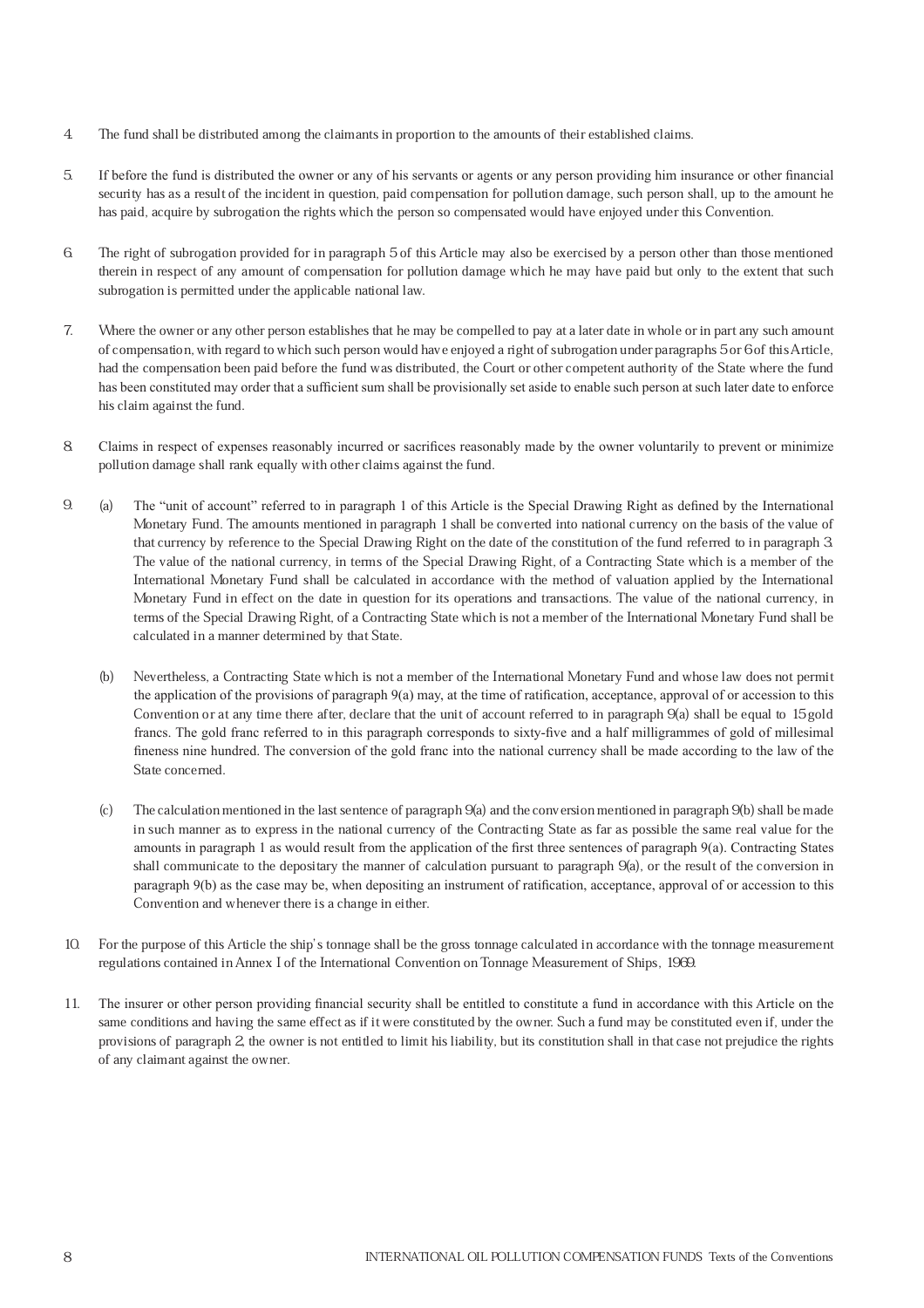## Article VI

- 1. Where the owner, after an incident, has constituted a fund in accordance with Article V, and is entitled to limit his liability,
	- (a) no person having a claim for pollution damage arising out of that incident shall be entitled to exercise any right against any other assets of the owner in respect of such claim;
	- (b) the Court or other competent authority of any Contracting State shall order the release of any ship or other property belonging to the owner which has been arrested in respect of a claim for pollution damage arising out of that incident, and shall similarly release any bail or other security furnished to avoid such arrest.
- 2. The foregoing shall, however, only apply if the claimant has access to the Court administering the fund and the fund is actually available in respect of his claim.

## Article VII

- 1. The owner of a ship registered in a Contracting State and carrying more than 2,000 tons of oil in bulk as cargo shall be required to maintain insurance or other financial security, such as the guarantee of a bank or a certificate delivered by an international compensation fund, in the sums fixed by applying the limits of liability prescribed in Article V, paragraph 1 to cover his liability for pollution damage under this Convention.
- 2. A certificate attesting that insurance or other financial security is in force in accordance with the provisions of this Convention shall be issued to each ship after the appropriate authority of a Contracting State has determined that the requirements of paragraph 1 have been complied with. With respect to a ship registered in a Contracting State such certificate shall be issued or certified by the appropriate authority of the State of the ship's registry; with respect to a ship not registered in a Contracting State it may be issued or certified by the appropriate authority of any Contracting State. This certificate shall be in the form of the annexed model and shall contain the following particulars:
	- (a) name of ship and port of registration;
	- (b) name and principal place of business of owner;
	- (c) type of security;
	- (d) name and principal place of business of insurer or other person giving security and, where appropriate, place of business where the insurance or security is established;
	- (e) period of validity of certificate which shall not be longer than the period of validity of the insurance or other security.
- 3. The certificate shall be in the official language or languages of the issuing State. If the language used is neither English nor French, the text shall include a translation into one of these languages.
- 4. The certificate shall be carried on board the ship and a copy shall be deposited with the authorities who keep the record of the ship's registry or, if the ship is not registered in a Contracting State, with the authorities of the State issuing or certifying the certificate.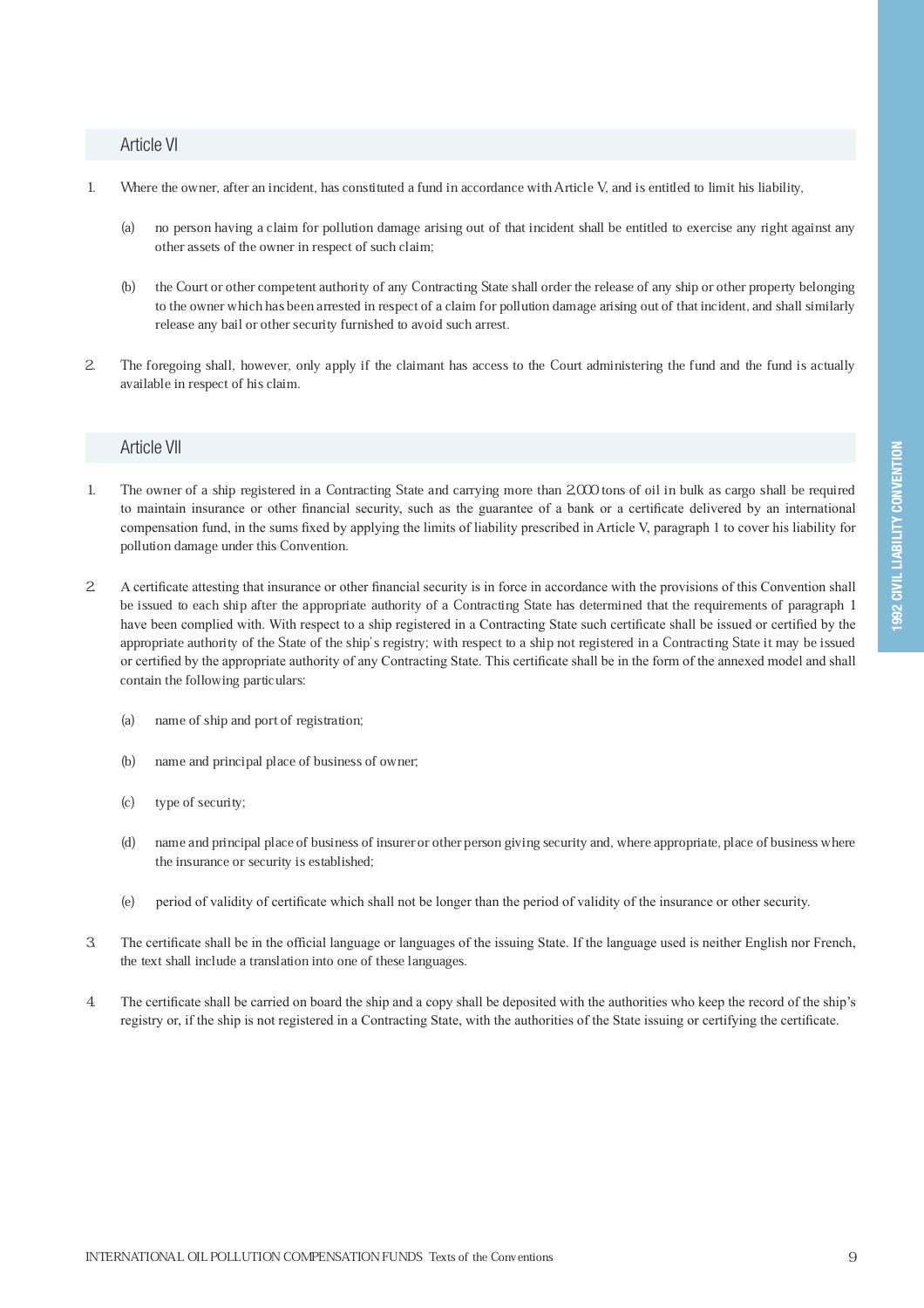- 5. An insurance or other financial security shall not satisfy the requirements of this Article if it can cease, for reasons other than the expiry of the period of validity of the insurance or security specified in the certificate under paragraph 2 of this Article, before three months have elapsed from the date on which notice of its termination is given to the authorities referred to in paragraph 4 of this Article, unless the certificate has been surrendered to these authorities or a new certificate has been issued within the said period. The foregoing provisions shall similarly apply to any modification which results in the insurance or security no longer satisfying the requirements of this Article.
- 6. The State of registry shall, subject to the provisions of this Article, determine the conditions of issue and validity of the certificate.
- 7. Certificates issued or certified under the authority of a Contracting State in accordance with paragraph 2 shall be accepted by other Contracting States for the purposes of this Convention and shall be regarded by other Contracting States as having the same force as certificates issued or certified by them even if issued or certified in respect of a ship not registered in a Contracting State. A Contracting State may at any time request consultation with the issuing or certifying State should it believe that the insurer or guarantor named in the certificate is not financially capable of meeting the obligations imposed by this Convention.
- 8. Any claim for compensation for pollution damage may be brought directly against the insurer or other person providing financial security for the owner's liability for pollution damage. In such case the defendant may, even if the owner is not entitled to limit his liability according to Article V, paragraph 2, avail himself of the limits of liability prescribed in Article V, paragraph 1. He may further avail himself of the defences (other than the bankruptcy or winding up of the owner) which the owner himself would have been entitled to invoke. Furthermore, the defendant may avail himself of the defence that the pollution damage resulted from the wilful misconduct of the owner himself, but the defendant shall not avail himself of any other defence which he might have been entitled to invoke in proceedings brought by the owner against him. The defendant shall in any event have the right to require the owner to be joined in the proceedings.
- 9. Any sums provided by insurance or by other financial security maintained in accordance with paragraph 1 of this Article shall be available exclusively for the satisfaction of claims under this Convention.
- 10. A Contracting State shall not permit a ship under its flag to which this Article applies to trade unless a certificate has been issued under paragraph 2 or 12 of this Article.
- 11. Subject to the provisions of this Article, each Contracting State shall ensure, under its national legislation, that insurance or other security to the extent specified in paragraph 1 of this Article is in force in respect of any ship, wherever registered, entering or leaving a port in its territory, or arriving at or leaving an off-shore terminal in its territorial sea, if the ship actually carries more than 2,000 tons of oil in bulk as cargo.
- 12. If insurance or other financial security is not maintained in respect of a ship owned by a Contracting State, the provisions of this Article relating there to shall not be applicable to such ship, but the ship shall carry a certificate issued by the appropriate authorities of the State of the ship's registry stating that the ship is owned by that State and that the ship's liability is covered within the limits prescribed by Article V, paragraph 1. Such a certificate shall follow as closely as practicable the model prescribed by paragraph 2 of this Article.

## Article VIII

Rights of compensation under this Convention shall be extinguished unless an action is brought there under within three years from the date when the damage occurred. However, in no case shall an action be brought after six years from the date of the incident which caused the damage. Where this incident consists of a series of occurrences, the six years' period shall run from the date of the first such occurrence.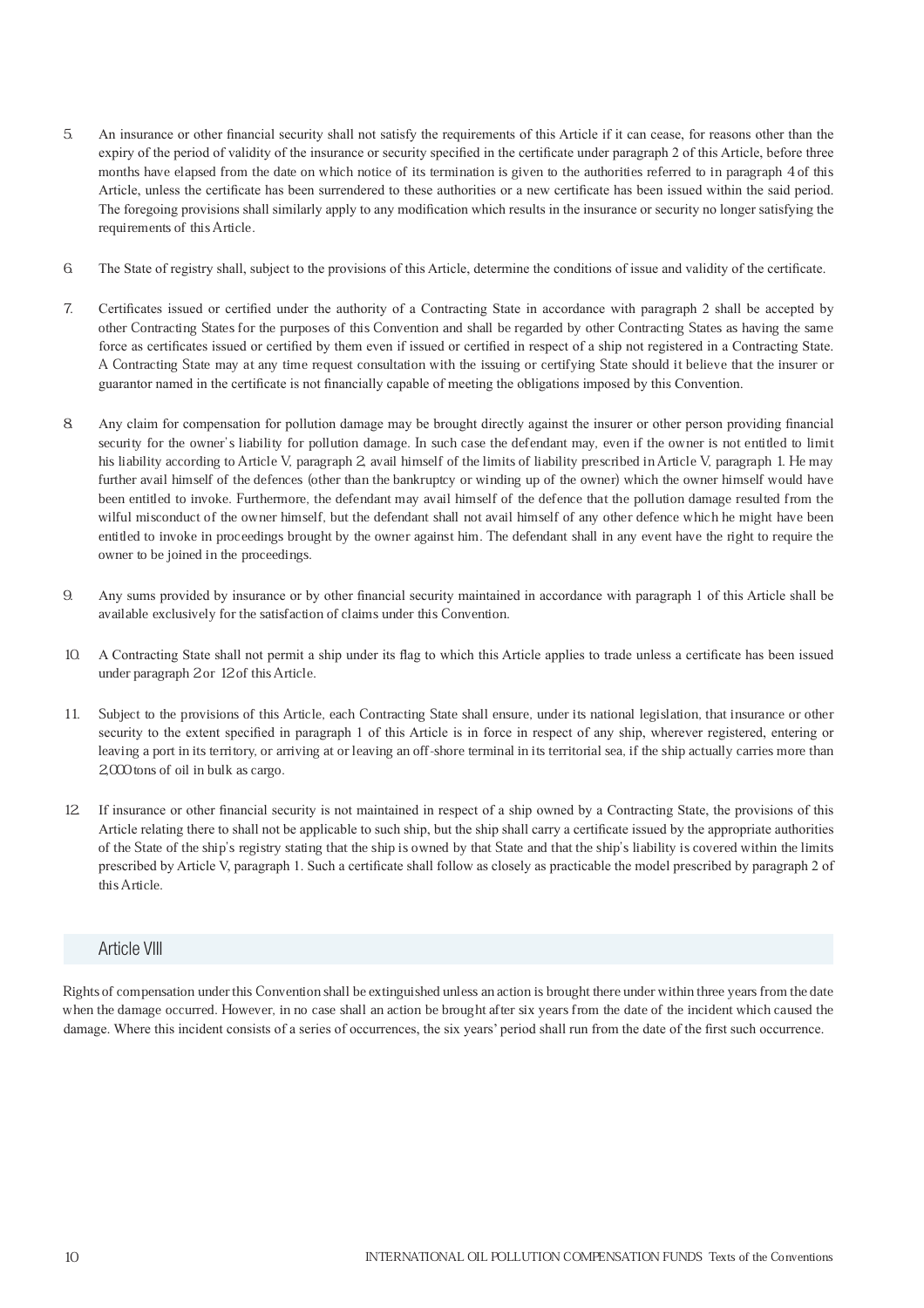## Article IX

- 1. Where an incident has caused pollution damage in the territory, including the territorial sea or an area referred to in Article II, of one or more Contracting States or preventive measures have been taken to prevent or minimize pollution damage in such territory including the territorial sea or area, actions for compensation may only be brought in the Courts of any such Contracting State or States. Reasonable notice of any such action shall be given to the defendant.
- 2. Each Contracting State shall ensure that its Courts possess the necessary jurisdiction to entertain such actions for compensation.
- 3. After the fund has been constituted in accordance with Article V the Courts of the State in which the fund is constituted shall be exclusively competent to determine all matters relating to the apportionment and distribution of the fund.

## Article X

- 1. Any judgment given by a Court with jurisdiction in accordance with Article IX which is enforceable in the State of origin where it is no longer subject to ordinary forms of review, shall be recognized in any Contracting State, except:
	- (a) where the judgment was obtained by fraud; or
	- (b) where the defendant was not given reasonable notice and a fair opportunity to present his case.
- 2. A judgment recognized under paragraph 1 of this Article shall be enforceable in each Contracting State as soon as the formalities required in that State have been complied with. The formalities shall not permit the merits of the case to be re-opened.

## Article XI

- 1. The provisions of this Convention shall not apply to warships or other ships owned or operated by a State and used, for the time being, only on government non-commercial service.
- 2. With respect to ships owned by a Contracting State and used for commercial purposes, each State shall be subject to suit in the jurisdictions set forth in Article IX and shall waive all defences based on its status as a sovereign State.

#### Article XII

This Convention shall supersede any International Conventions in force or open for signature, ratification or accession at the date on which the Convention is opened for signature, but only to the extent that such Conventions would be in conflict with it; however, nothing in this Article shall affect the obligations of Contracting States to non-Contracting States arising under such International Conventions.

## Transitional provisions

## Article XII bis

The following transitional provisions shall apply in the case of a State which at the time of an incident is a Party both to this Convention and to the 1969 Liability Convention:

(a) where an incident has caused pollution damage within the scope of this Convention, liability under this Convention shall be deemed to be discharged if, and to the extent that, it also arises under the 1969 Liability Convention;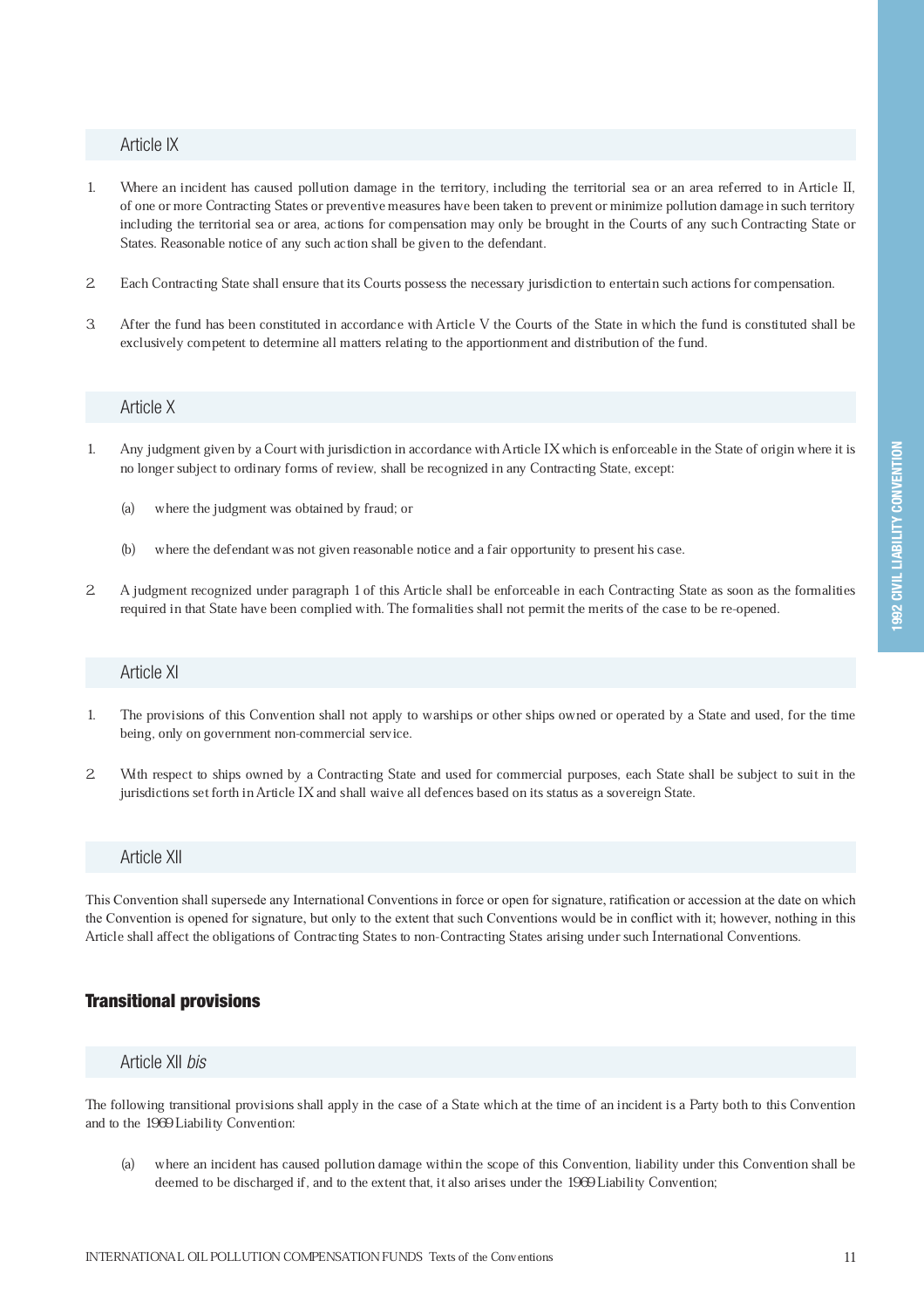- (b) where an incident has caused pollution damage within the scope of this Convention, and the State is a Party both to this Convention and to the International Convention on the Establishment of an International Fund for Compensation for Oil Pollution Damage, 1971, liability remaining to be discharged after the application of subparagraph (a) of this Article shall arise under this Convention only to the extent that pollution damage remains uncompensated after application of the said 1971 Convention;
- (c) in the application of Article III, paragraph 4, of this Convention the expression ªthis Conventionº shall be interpreted as referring to this Convention or the 1969 Liability Convention, as appropriate;
- (d) in the application of Article V, paragraph 3, of this Convention the total sum of the fund to be constituted shall be reduced by the amount by which liability has been deemed to be discharged in accordance with sub-paragraph (a) of this Article.

## Article XII ter

## Final clauses

The final clauses of this Convention shall be Articles 12 to 18 of the Protocol of 1992 to amend the 1969 Liability Convention. References in this Convention to Contracting States shall be taken to mean references to the Contracting States of that Protocol.

## **Final Clauses of the Protocol of 1992 to amend the 1969 Civil Liability Convention**

## Article 12

Signature, ratification, acceptance, approval and accession

- 1. This Protocol shall be open for signature at London from 15 January 1993 to 14 January 1994 by all States.
- 2. Subject to paragraph 4, any State may become a Party to this Protocol by:
	- (a) signature subject to ratification, acceptance or approval followed by ratification, acceptance or approval; or
	- (b) accession.
- 3. Ratification, acceptance, approval or accession shall be effected by the deposit of a formal instrument to that effect with the Secretary-General of the Organization.
- 4. Any Contracting State to the International Convention on the Establishment of an International Fund for Compensation for Oil Pollution Damage, 1971, hereinafter referred to as the 1971 Fund Convention, may ratify, accept, approve or accede to this Protocol only if it ratifies, accepts, approves or accedes to the Protocol of 1992 to amend that Convention at the same time, unless it denounces the 1971 Fund Convention to take effect on the date when this Protocol enters into force for that State.
- 5. A State which is a Party to this Protocol but not a Party to the 1969 Liability Convention shall be bound by the provisions of the 1969 Liability Convention as amended by this Protocol in relation to other States Parties here to, but shall not be bound by the provisions of the 1969 Liability Convention in relation to States Parties there to.
- 6. Any instrument of ratification, acceptance, approval or accession deposited after the entry into force of an amendment to the 1969 Liability Convention as amended by this Protocol shall be deemed to apply to the Convention so amended, as modified by such amendment.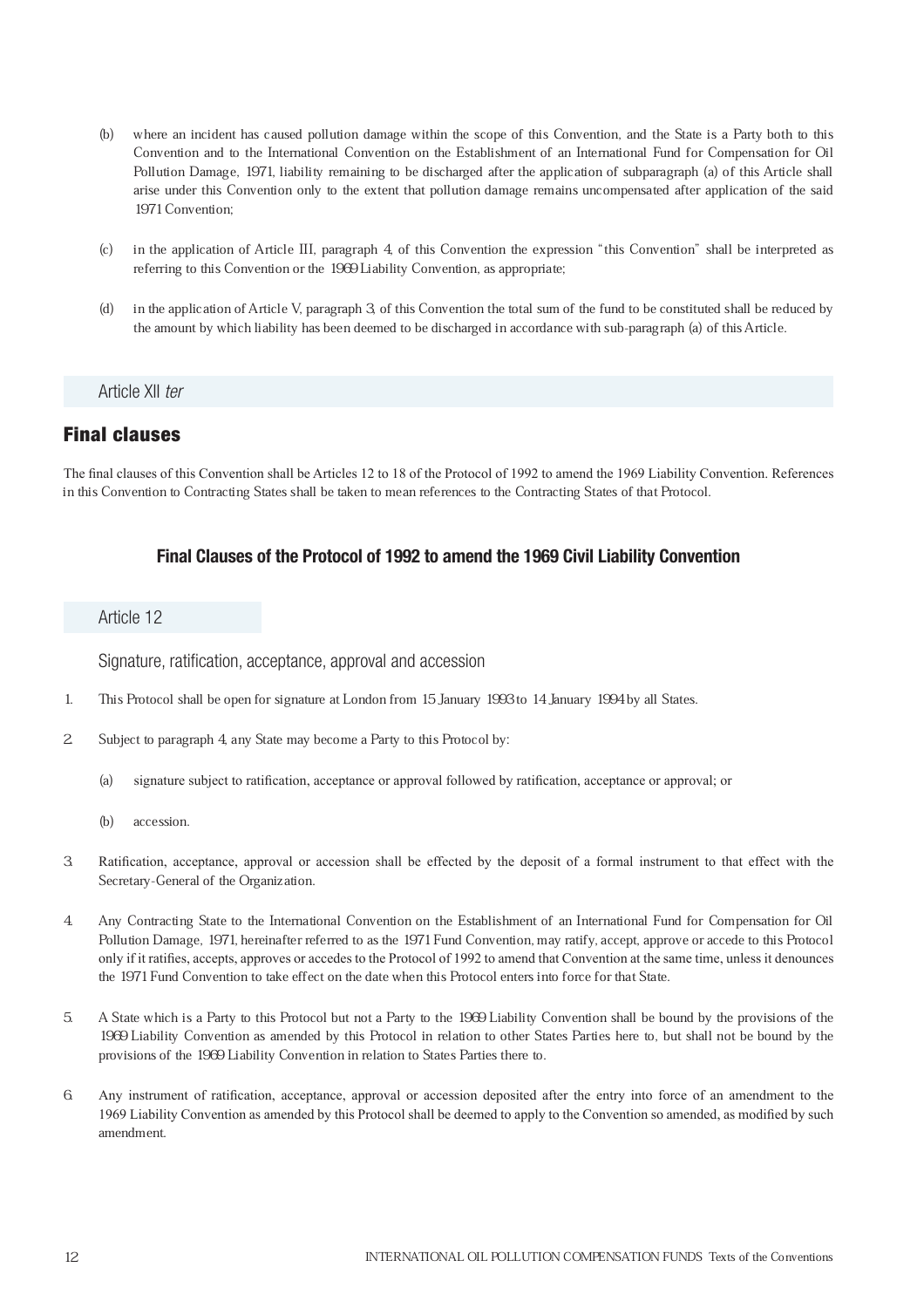Entry into force

- 1. This Protocol shall enter into force twelve months following the date on which ten States including four States each with not less than one million units of gross tanker tonnage have deposited instruments of ratification, acceptance, approval or accession with the Secretary-General of the Organization.
- 2. However, any Contracting State to the 1971 Fund Convention may, at the time of the deposit of its instrument of ratification, acceptance, approval or accession in respect of this Protocol, declare that such instrument shall be deemed not to be effective for the purposes of this Article until the end of the six-month period in Article 31 of the Protocol of 1992 to amend the 1971 Fund Convention. A State which is not a Contracting State to the 1971 Fund Convention but which deposits an instrument of ratification, acceptance, approval or accession in respect of the Protocol of 1992 to amend the 1971 Fund Convention may also make a declaration in accordance with this paragraph at the same time.
- 3. Any State which has made a declaration in accordance with the preceding paragraph may withdraw it at any time by means of a notification addressed to the Secretary-General of the Organization. Any such withdrawal shall take effect on the date the notification is received, provided that such State shall be deemed to have deposited its instrument of ratification, acceptance, approval or accession in respect of this Protocol on that date.
- 4. For any State which ratifies, accepts, approves or accedes to it after the conditions in paragraph 1 for entry into force have been met, this Protocol shall enter into force twelve months following the date of deposit by such State of the appropriate instrument.

## Article 14

Revision and amendment

- 1. A Conference for the purpose of revising or amending the 1992 Liability Convention may be convened by the Organization.
- 2. The Organization shall convene a Conference of Contracting States for the purpose of revising or amending the 1992 Liability Convention at the request of not less than one third of the Contracting States.

### Article 15

Amendments of limitation amounts

- 1. Upon the request of at least one quarter of the Contracting States any proposal to amend the limits of liability laid down in Article V, paragraph 1, of the 1969 Liability Convention as amended by this Protocol shall be circulated by the Secretary-General to all Members of the Organization and to all Contracting States.
- 2. Any amendment proposed and circulated as above shall be submitted to the Legal Committee of the Organization for consideration at a date at least six months after the date of its circulation.
- 3. All Contracting States to the 1969 Liability Convention as amended by this Protocol, whether or not Members of the Organization, shall be entitled to participate in the proceedings of the Legal Committee for the consideration and adoption of amendments.
- 4. Amendments shall be adopted by a two-thirds majority of the Contracting States present and voting in the Legal Committee, expanded as provided for in paragraph 3, on condition that at least one half of the Contracting States shall be present at the time of voting.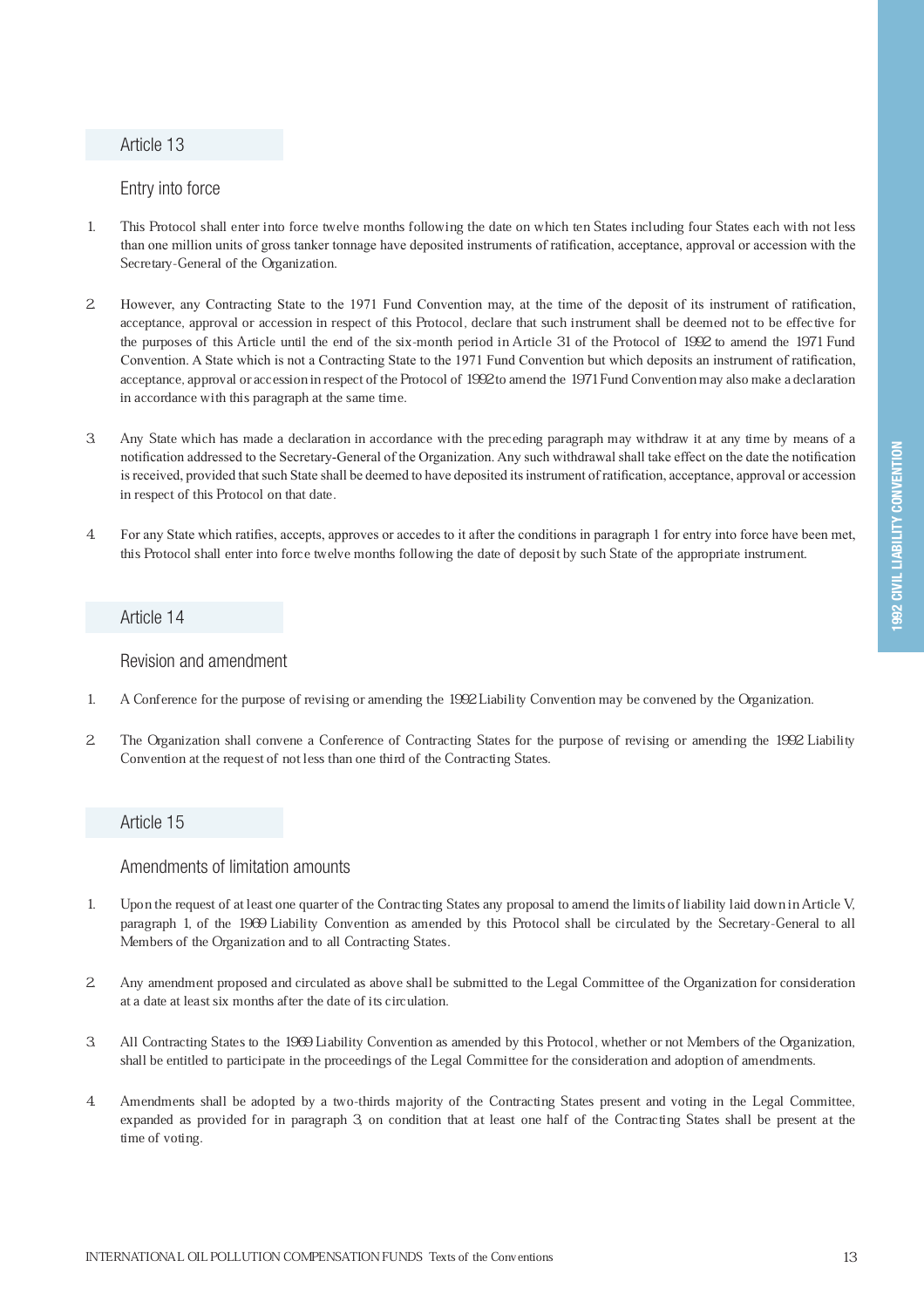- 5. When acting on a proposal to amend the limits, the Legal Committee shall take into account the experience of incidents and in particular the amount of damage resulting therefrom, changes in the monetary values and the effect of the proposed amendment on the cost of insurance. It shall also take into account the relationship between the limits in Article V, paragraph 1, of the 1969 Liability Convention as amended by this Protocol and those in Article 4, paragraph 4, of the International Convention on the Establishment of an International Fund for Compensation for Oil Pollution Damage, 1992.
- (a) No amendment of the limits of liability under this Article may be considered before 15 January 1998 nor less than five years from the date of entry into force of a previous amendment under this Article. No amendment under this Article shall be considered before this Protocol has entered into force. 6.
	- (b) No limit may be increased so as to exceed an amount which corresponds to the limit laid down in the 1969 Liability Convention as amended by this Protocol increased by 6 per cent per year calculated on a compound basis from 15 January 1993.
	- (c) No limit may be increased so as to exceed an amount which corresponds to the limit laid down in the 1969 Liability Convention as amended by this Protocol multiplied by 3.
- 7. Any amendment adopted in accordance with paragraph 4 shall be notified by the Organization to all Contracting States. The amendment shall be deemed to have been accepted at the end of a period of eighteen months after the date of notification, unless within that period not less than one quarter of the States that were Contracting States at the time of the adoption of the amendment by the Legal Committee have communicated to the Organization that they do not accept the amendment in which case the amendment is rejected and shall have no effect.
- 8. An amendment deemed to have been accepted in accordance with paragraph 7 shall enter into force eighteen months after its acceptance.
- 9. All Contracting States shall be bound by the amendment, unless they denounce this Protocol in accordance with Article 16, paragraphs 1 and 2, at least six months before the amendment enters into force. Such denunciation shall take effect when the amendment enters into force.
- 10. When an amendment has been adopted by the Legal Committee but the eighteen-month period for its acceptance has not yet expired, a State which becomes a Contracting State during that period shall be bound by the amendment if it enters into force. A State which becomes a Contracting State after that period shall be bound by an amendment which has been accepted in accordance with paragraph 7. In the cases referred to in this paragraph, a State becomes bound by an amendment when that amendment enters into force, or when this Protocol enters into force for that State, if later.

**Denunciation** 

- 1. This Protocol may be denounced by any Party at any time after the date on which it enters into force for that Party.
- 2. Denunciation shall be effected by the deposit of an instrument with the Secretary-General of the Organization.
- 3. A denunciation shall take effect twelve months, or such longer period as may be specified in the instrument of denunciation, after its deposit with the Secretary-General of the Organization.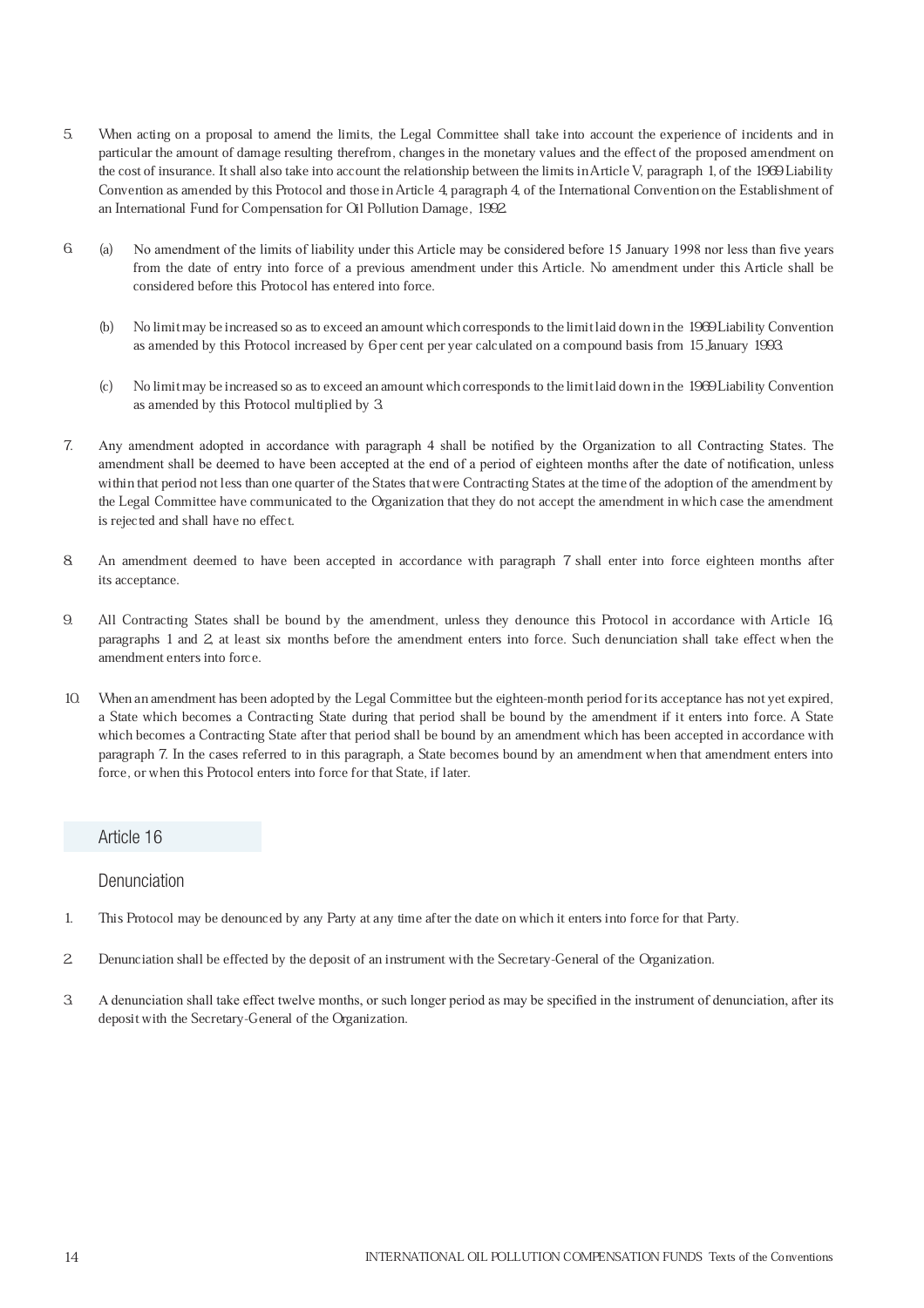- 4. As between the Parties to this Protocol, denunciation by any of them of the 1969 Liability Convention in accordance with Article XVI thereof shall not be construed in any way as a denunciation of the 1969 Liability Convention as amended by this Protocol.
- 5. Denunciation of the Protocol of 1992 to amend the 1971 Fund Convention by a State which remains a Party to the 1971 Fund Convention shall be deemed to be a denunciation of this Protocol. Such denunciation shall take effect on the date on which denunciation of the Protocol of 1992 to amend the 1971 Fund Convention takes effect according to Article 34 of that Protocol.

**Depositary** 

- 1. This Protocol and any amendments accepted under Article 15 shall be deposited with the Secretary-General of the Organization.
- 2. The Secretary-General of the Organization shall:
	- (a) inform all States which have signed or acceded to this Protocol of:
		- (i) each new signature or deposit of an instrument together with the date thereof;
		- (ii) each declaration and notification under Article 13 and each declaration and communication under Article V, paragraph 9, of the 1992 Liability Convention;
		- (iii) the date of entry into force of this Protocol;
		- (iv) any proposal to amend limits of liability which has been made in accordance with Article 15, paragraph 1;
		- (v) any amendment which has been adopted in accordance with Article 15, paragraph  $4$ ;
		- (vi) any amendment deemed to have been accepted under Article 15, paragraph 7, together with the date on which that amendment shall enter into force in accordance with paragraphs 8 and 9 of that Article;
		- (vii) the deposit of any instrument of denunciation of this Protocol together with the date of the deposit and the date on which it takes effect;
		- (viii) any denunciation deemed to have been made under Article 16, paragraph 5;
		- (ix) any communication called for by any Article of this Protocol;
	- (b) transmit certified true copies of this Protocol to all Signatory States and to all States which accede to this Protocol.
- 3. As soon as this Protocol enters into force, the text shall be transmitted by the Secretary-General of the Organization to the Secretariat of the United Nations for registration and publication in accordance with Article 102 of the Charter of the United Nations.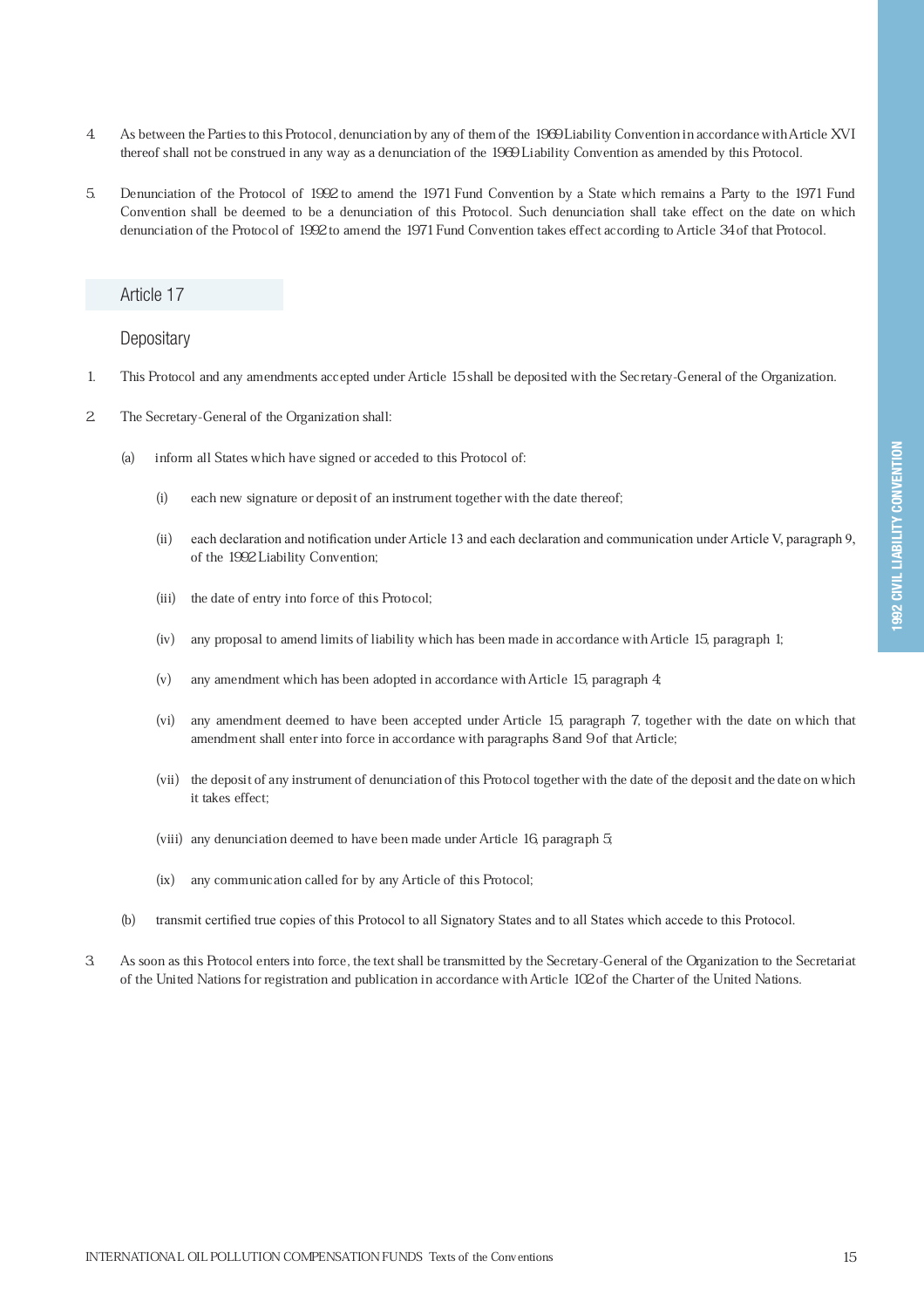Languages

This Protocol is established in a single original in the Arabic, Chinese, English, French, Russian and Spanish languages, each text being equally authentic.

DONE AT LONDON this twenty-seventh day of November one thousand nine hundred and ninety-two.

IN WITNESS WHEREOF the undersigned, being duly authorized by their respective Governments for that purpose, have signed this Protocol.<sup>3</sup>

<sup>3</sup> Signatures omitted.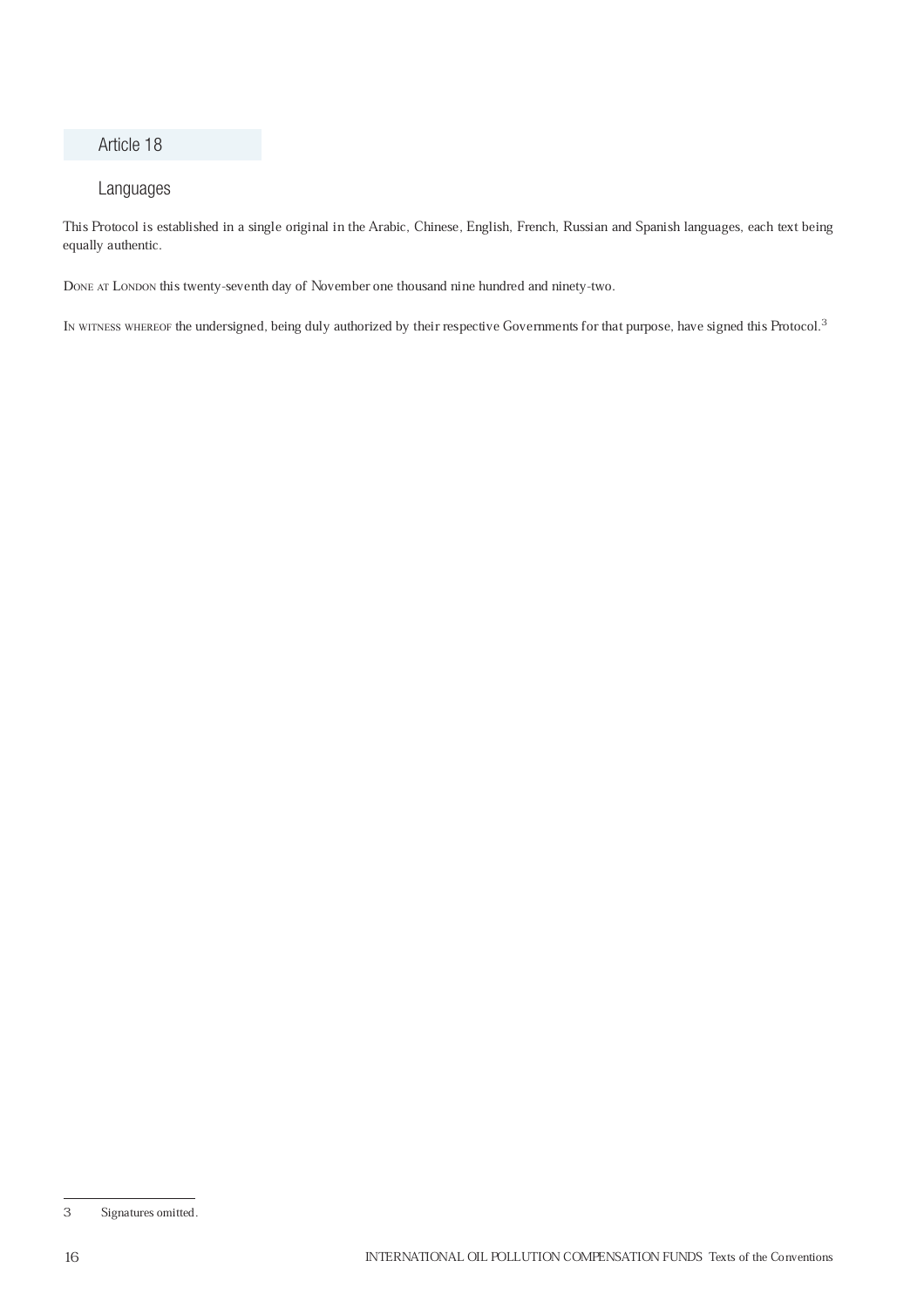# **CERTIFICATE OF INSURANCE OR OTHER FINANCIAL SECURITY IN RESPECT OF CIVIL LIABILITY FOR OIL POLLUTION DAMAGE**

Issued in accordance with the provisions of Article VII of the International Convention on Civil Liability for Oil Pollution Damage, 1992

| Name of ship | Distinctive number | Port of registry | Name and address |
|--------------|--------------------|------------------|------------------|
|              |                    |                  |                  |

This is to certify that there is in force in respect of the above-named ship a policy of insurance or other financial security satisfying the requirements of Article VII of the International Convention on Civil Liability for Oil Pollution Damage, 1992.

| (Full designation of the State) |                                                          |
|---------------------------------|----------------------------------------------------------|
|                                 |                                                          |
| (Place)                         | (Date)                                                   |
|                                 | Signature and Title of<br>issuing or certifying official |

## **Explanatory Notes:**

- $\overline{L}$ If desired, the designation of the State may include a reference to the competent public authority of the country where the certificate is issued.
- If the total amount of security has been furnished by more than one source, the amount of each of them should be indicated. 2.
- $\overline{3}$ . If security is furnished in several forms, these should be enumerated.
- $\overline{4}$ . The entry "Duration of Security" must stipulate the date on which such security takes effect.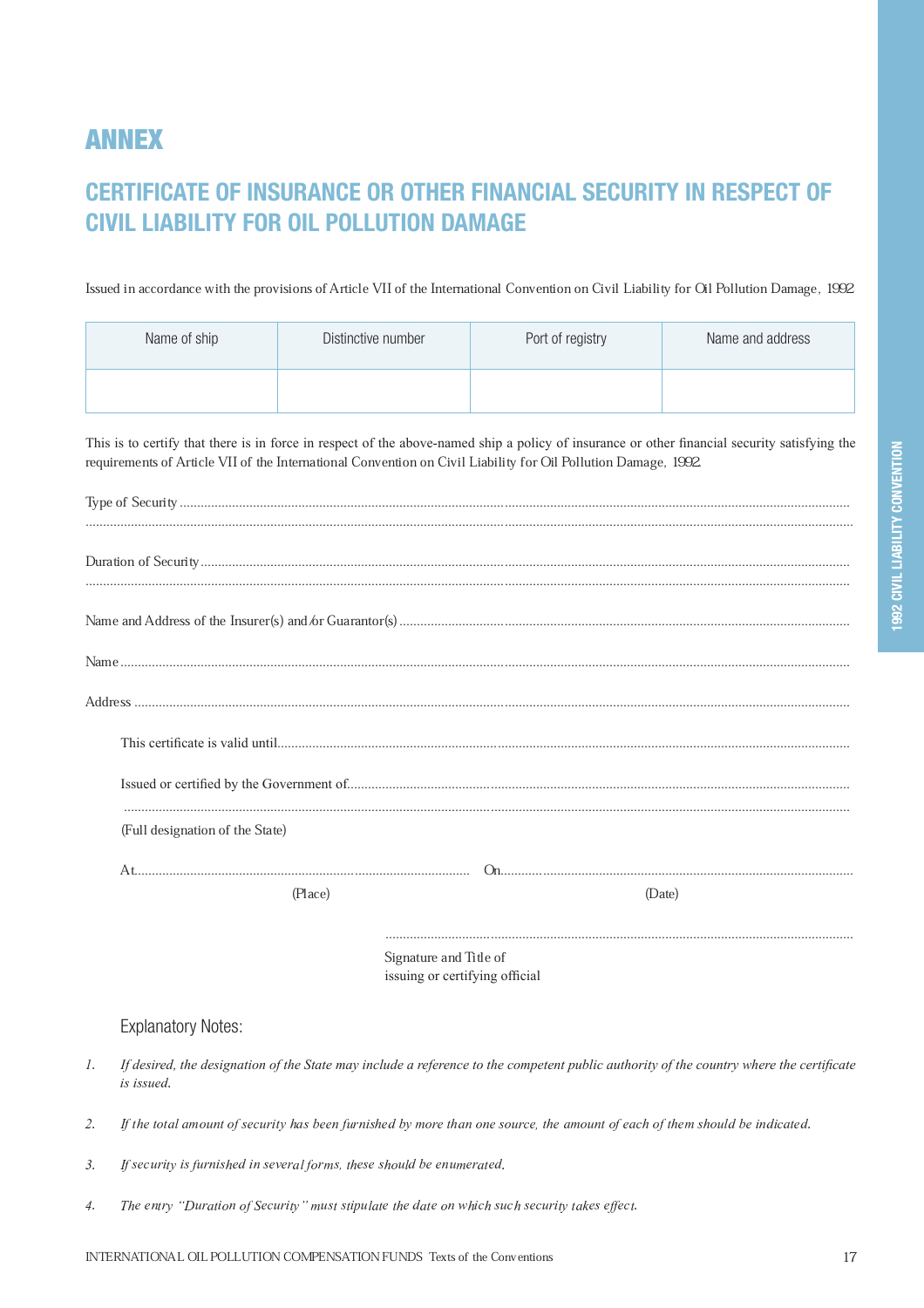# RESOLUTION

## (Adopted by the Legal Committee of the International Maritime Organization on 18 October 2000)

## **ADOPTION OF AMENDMENTS OF THE LIMITATION AMOUNTS IN THE PROTOCOL OF 1992 TO AMEND THE INTERNATIONAL CONVENTION ON CIVIL LIABILITY FOR OIL POLLUTION DAMAGE, 1969**

THE LEGAL COMMITTEE at its eighty-second session:

RECALLING Article 33(b) of the Convention on the International Maritime Organization (hereinafter referred to as the ªIMO Conventionº) concerning the functions of the Committee,

MINDFUL of Article 36 of the IMO Convention concerning rules governing the procedures to be followed when exercising the functions conferred on it by or under any international convention or instrument,

RECALLING FURTHER article 15 of the Protocol of 1992 to amend the International Convention on Civil Liability for Oil Pollution Damage, 1969 (hereinafter referred to as the ª1992 CLC Protocolº) concerning the procedures for amending the limitation amounts set out in article 6(1) of the 1992 CLC Protocol,

HAVING CONSIDERED amendments to the limitation amounts proposed and circulated in accordance with the provisions of article 15(1) and (2) of the 1992 CLC Protocol,

- 1. Aborts, in accordance with article  $15(4)$  of the 1992 CLC Protocol, amendments to the limitation amounts set out in article  $6(1)$  of the 1992 CLC Protocol, as set out in the Annex to this resolution;
- 2. DETERMINES, in accordance with article  $15(7)$  of the 1992 CLC Protocol, that these amendments shall be deemed to have been accepted on 1 May 2002 unless, prior to that date, not less than one quarter of the States that were Contracting States on the date of the adoption of these amendments (being 18 October 2000) have communicated to the Organization that they do not accept these amendments;
- 3 FURTHER DETERMINES that, in accordance with article 15(8) of the 1992 CLC Protocol, these amendments, deemed to have been accepted in accordance with paragraph 2 above, shall enter into force on 1 November 2003;
- 4. REQUESTS the Secretary-General, in accordance with articles 15(7) and 17(2)(v) of the 1992 CLC Protocol, to transmit certified copies of the present resolution and the amendments contained in the Annex thereto to all States which have signed or acceded to the 1992 CLC Protocol; and
- 5. FURTHER REQUESTS the Secretary-General to transmit copies of the present resolution and its Annex to the Members of the Organization which have not signed or acceded to the 1992 CLC Protocol.